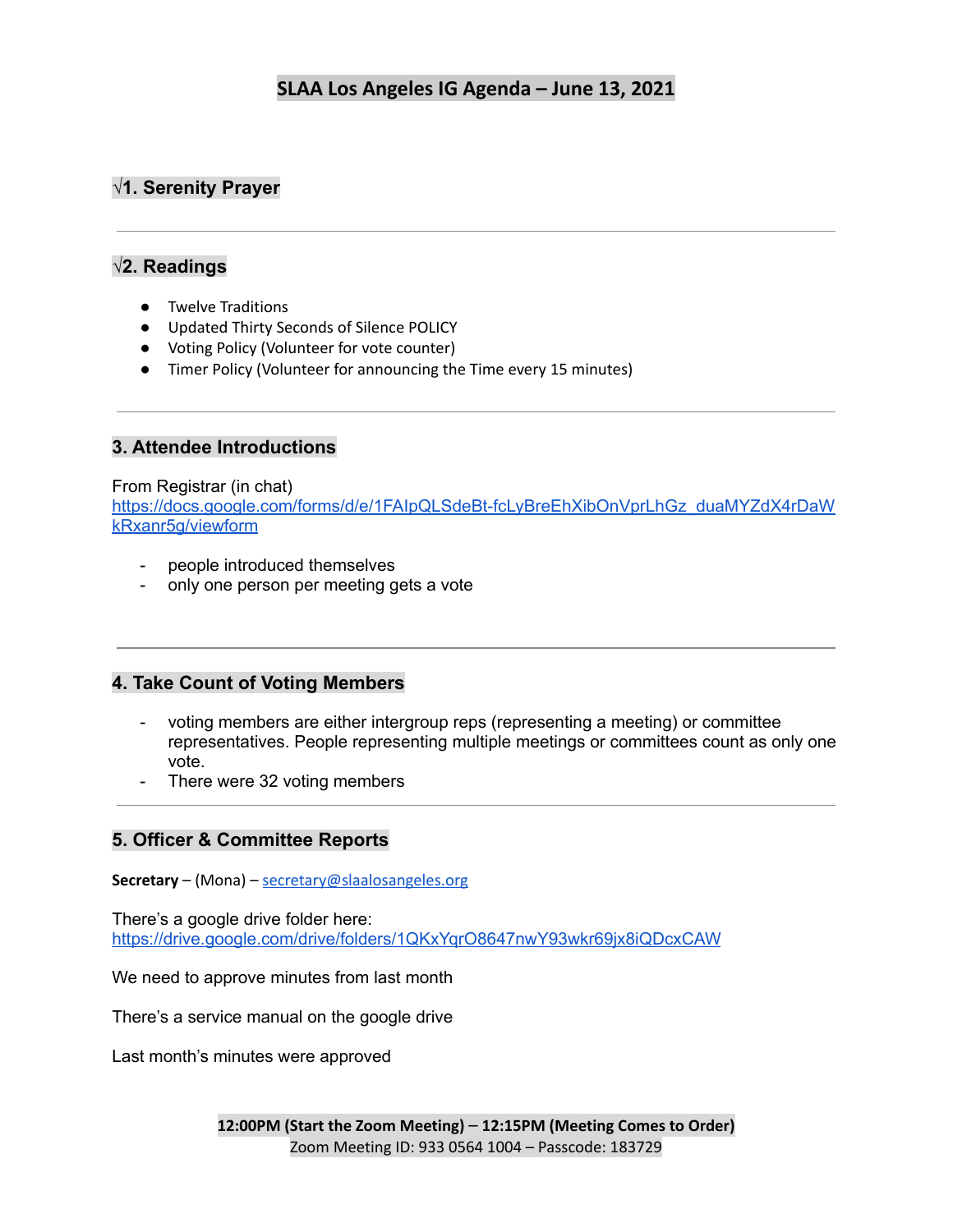Encouraged all to submit written reports ahead of time

**Record Keeper** – (Katie)

Minutes from May were approved.

**Treasurer** (DeTria)

See attached report in Reports folder

# May Treasury Report

#### **BEGINNING BANK BALANCE \$24,379.71**

| <b>MAY INCOME</b>                 |                          |                   |                        |                                      |  |
|-----------------------------------|--------------------------|-------------------|------------------------|--------------------------------------|--|
| Intergroup<br>\$1,135.91          | <b>FWS</b><br>\$85.64    | H&I<br>\$45.64    | Literature<br>\$532.40 | <b>Monthly Total</b><br>\$1,799.60   |  |
| <b>MAY EXPENSES</b>               |                          |                   |                        |                                      |  |
| Liability Insurance<br>$-5500.00$ | <b>FWS</b><br>$-5541.85$ | Zoom<br>$-516.34$ | Lit Purchase           | <b>Expense Total</b><br>$-$1,058.19$ |  |

**ENDING BANK BALANCE \$25,121.12**

Donations are down a tad. There's a way to donate directly to intergroup from the website.

Jennifer W brought up an Amazon donation button as an option to chose SLAA Los Angeles

**12:00PM (Start the Zoom Meeting)** – **12:15PM (Meeting Comes to Order)** Zoom Meeting ID: 933 0564 1004 – Passcode: 183729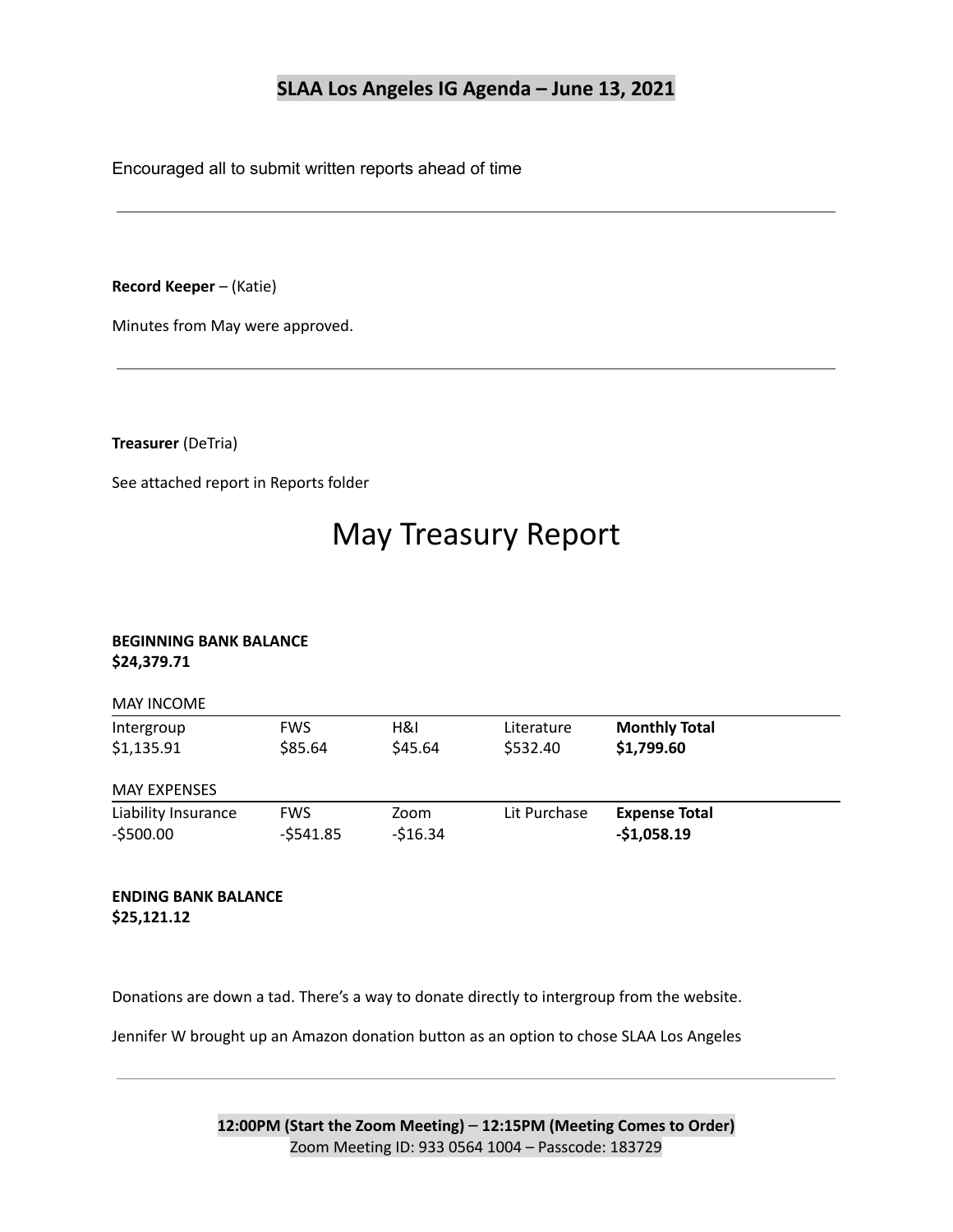#### **Bottom Line Editor** – (Jamie)

As of January 2021, I've received 13 subscription requests to The Bottom Line via the SLAA LA website. To be clear, I do not offer an automated subscription structure.

What I've been doing is I email the current publication, in PDF attachment, as a one-time effort to the person who requested the subscription. I explain that the publication is also distributed at the SLAA LA Intergroup meetings on a monthly basis. The Intergroup representatives further distribute it at their group meetings on a monthly basis. A fresh publication is downloadable from the SLAA LA website, https://www.slaalosangeles.org/the-bottom-line-newsletter, on a monthly basis.

For further details about other subscription services within SLAA, the SLAA FWS has a free newsletter email subscription (https://slaafws.org/news/) and a paying subscription for The Journal (https://slaafws.org/thejournal/).

Additions seen on the June/July 2021 The Bottom Line publication include Venmo QR code and Amazon link for the donation section, SLAA FWS online meetings link, and the All gender phone list.

Please announce a service opportunity to your groups about the three outreach phone lists in the publication. Contact me in the chat today or email bottomline@slaalosangeles.org to discuss.

Friendly note that the in-person meeting guide is listed with a link to 4 current in-person meetings at Silverlake, Santa Monica, Pasadena and Woodland Hills.

#### **Secretary** – (Mona)

Intergroup reps, if your term is about to end, please consider staying on the Intergroup email list so that you will be notified when we start our next round of elections (probably in November), and please consider taking your service to the next level by taking an Intergroup service commitment for 2022.

As your trusted servant, I'd also like to remind us all that our first Tradition says that our unity comes first. I've recently heard about some sex and love addicts being denied meeting passwords because they don't have the right affiliation. While it is true that our fourth Tradition says that every group is autonomous, I'd like to encourage us to ask ourselves "are our practices fostering unity, or division?"

As the Intergroup secretary, I am not an authority and I have no power to govern. In fact, Tradition two says that God is our only authority. Groups are free to interpret the Traditions as they see fit. I just ask our groups to consider what Tradition three says: that the only requirement for membership is a desire to stop living out a pattern of sex and love addiction and that, in order to call ourselves a SLAA group, we must have no other affiliation.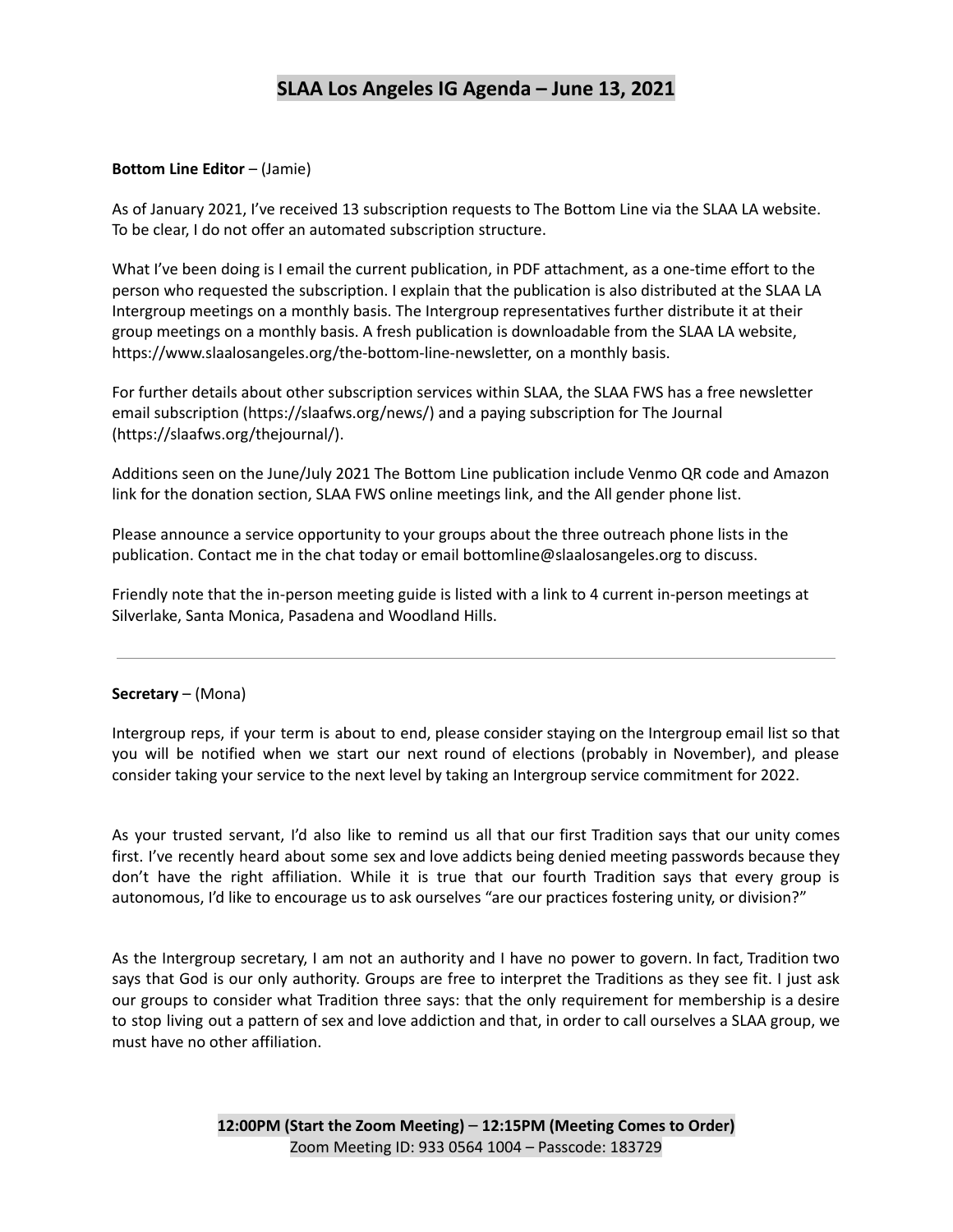Please take what you like and leave the rest.

#### **Meeting Registrar** – (Dave)

Given that in person meetings are starting up again. I've modified the Intergroup sign-in form with the following options:

- In-Person ONLY
- In-Person (Currently Suspended Due to Covid)
- BOTH In-Person AND Online
- Online ONLY

I've also added a question asking if your meeting is planning to start in-person meetings, and if so when you plan to.

Please sign in at https://forms.gle/jSTvM5krfSNZhinu8 I know of four in-person meetings:

Tuesday 7:30 PM Neighborhood Unitarian Universalist Church, Pasadena *(see Flyers folder)* Thursday 6:00 PM Silverlake Presbyterian Church, Los Angeles Friday 7:00 PM Beach Meeting, Santa Monica *(see Flyers folder)* Saturday 9:00 AM Lake Balboa, Van Nuys

If your meeting is in-person please make sure to note it on the sign in form and let the webmaster and The Bottom Line editor know.

#### **Virtual Meeting Registrar** – (Matt)

#### **Phone Line** – (Kev)

18 calls received this past month, 4 of them about car warranties. A few people were looking for information on meetings and a few looking for information on workshops. One person was very upset that they were denied access to a meeting because of their sexual orientation.

**Literature** – (Claire)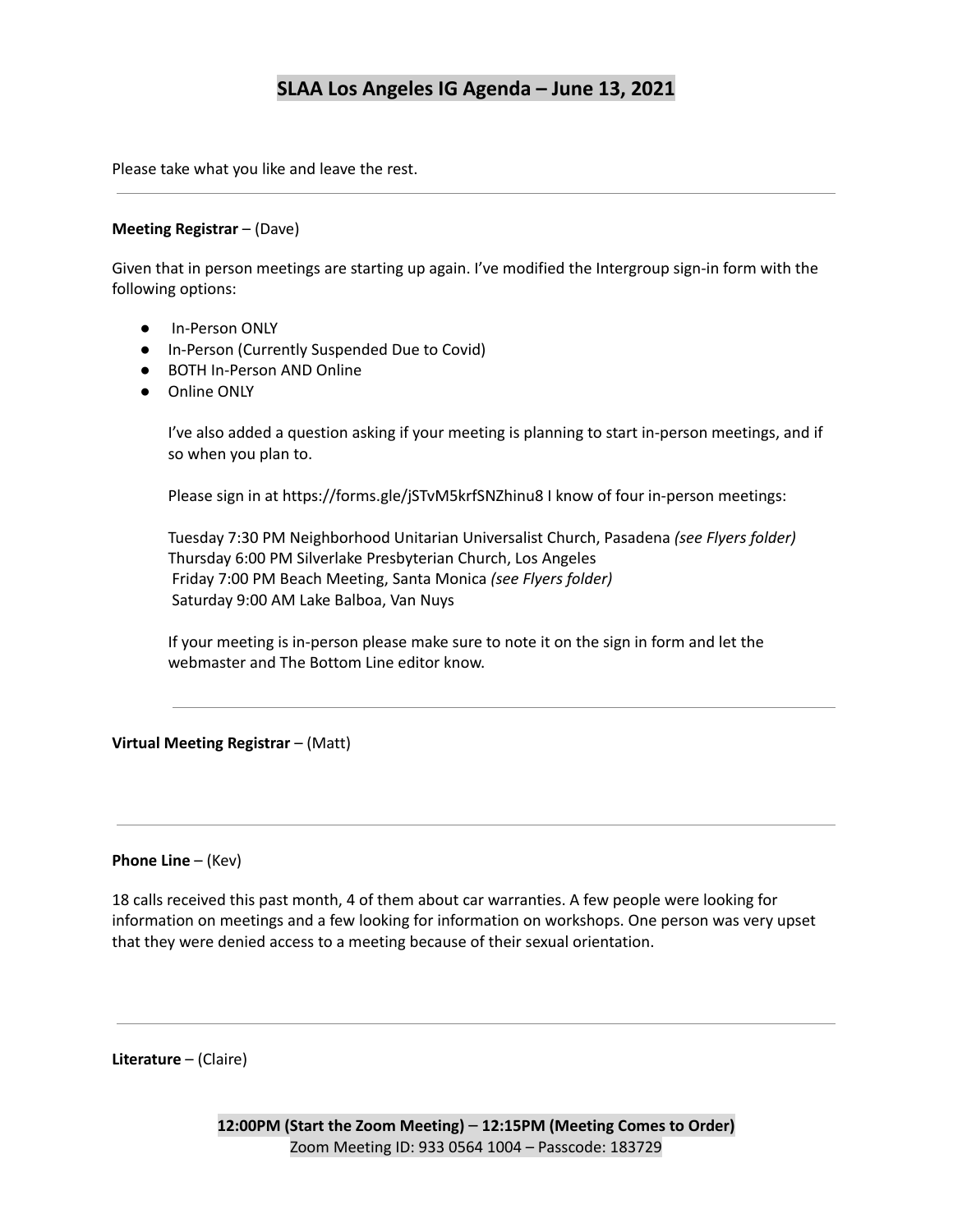New Literature Inventory Update:

To simplify Literature inventory tracking and sales amongst 8 lit reps, we are now using a website called Marketplaceworks. We are paying \$25/mo for this membership. All literature reps now email their sales to me at literature@slaalosangeles.org and I update their sales and inventory in the new system. LA Intergroup will now receive sales reports through this program. Diane and I have access. Diane, Dave, Dana, Mark, Rick and Myself are up to date with current inventory as of June 10th, and we are just waiting on Kim and Bob to send in their current inventories.

For those that don't know:

If you would like discounted literature kits to start a new in person meeting, you can get one once you register your meeting through slaafws. \$80 value for \$36 with a variety of all available literature, books, booklets, pamphlets, chips and cd included. *(And the SLAA LA Intergroup will reimburse you for the \$36, so it's actually free!)* (Intergroup will also reimburse you for the shipping cost of \$15.50!)https://store.slaafws.org/prod/ST-001-S.html

For new Intergroup reps:

If you're in LA and want to save on tax and shipping and get the best deal for lit, and can pick up inperson, visit SLAA LA Intergroup's website's literature order page at

slaalosangeles.org/order

-for available literature, costs, literature representatives emails and their area serviced, and how to pay via Venmo or Paypal.,

also how to order shipped literature through the fellowship wide slaa website at slaafws which is shipped from Texas

https://store.slaafws.org/product-list.html

**Journal Rep** – (Maddy)

**Webmaster** – (Jayk)

Lots of updates to the website. New information about H&I in that section, including a downloadable form you can use when making your H&I Commitment Announcement at your meeting. A new flyer for a new workshop under Events, a new flyer for an international SLAA IRC chat on Other Events, and lots more.

There are FIVE In-Person Meetings posted on the website under In-Person Meetings. Atwater/Los Feliz, Encino, Woodland Hills, The Beach, and more!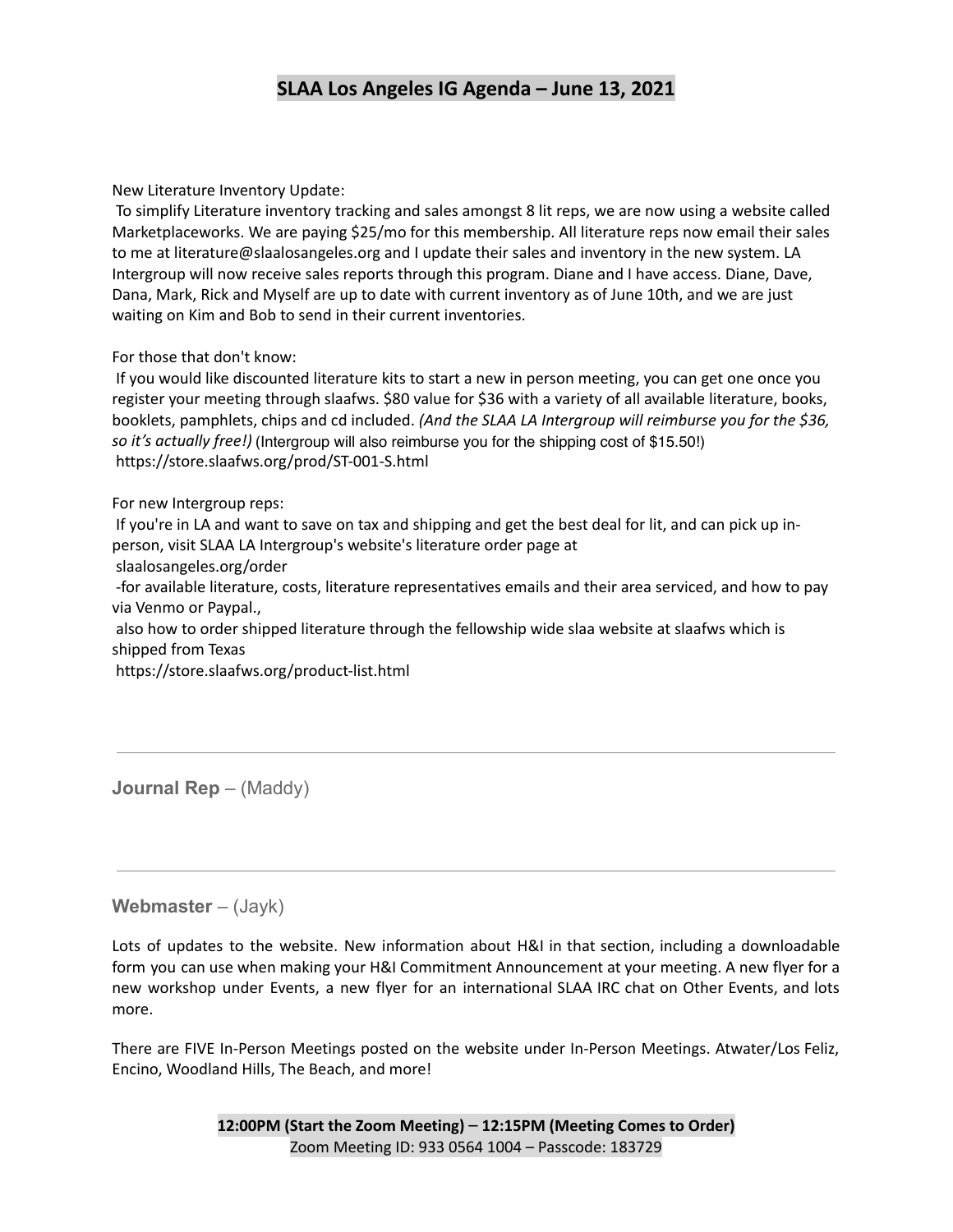Current website stats: Over the last thirty days 7,240 visits, 3,956 unique visitors, and a 2 minute average site visit length. The most popular time to use the website is Tuesday at 7pm!

**Workshops & Retreats** – (Gil)

**From Report:**

**The SLAA Los Angeles Workshop Committee Presents:**

**"SIGNS OF RECOVERY"**

**Facing the Challenges of Sobriety**

**Saturday, July 17th from 1:00 to 4:00 PM (PST) via ZOOM**

**\*FREE to Attend, Workshop opens @ 12:45pm and starts promptly @ 1:00pm (PST)**

**Members who've been in SLAA for a while start to notice subtle changes in their attitudes and behavior. They find that their relationship status isn't as important now as is the relationship they are forming with God, themselves and with others. A whole new world of possibilities had opened up to them especially in the way they looked at themselves. This new way of 'being' is expressed in the SLAA 'Signs of Recovery.'**

This workshop will focus on three of the 'Signs of Recovery.' It will feature speakers as well as small **group sharing.**

**For more information: contact your Intergroup Rep, gglind@yahoo.com or gilh.recovery@gmail.com Zoom Meeting ID: 878 0817 8029**

**Password: wrkshp3**

\*\*Please do not post this flyer or any of the ZOOM details on any public websites\*\* (see Flyers folder) **Next Workshop: September 18, 2021 - Building Partnerships**

**H&I Committee** – (Glenn)

1 - Still looking for a new chairperson for the committee.

2 - Currently have one panel offered to ALL Treatment Centers and Institutions. We are asking that members from SLAA who know of treatment centers that might be interested in having their clients attend an SLAA H&I PANEL please register by clicking on the zoom link below: SLAA H&I PANEL ZOOM Treatment Centers ONLY Topic: SLAA H&I Panel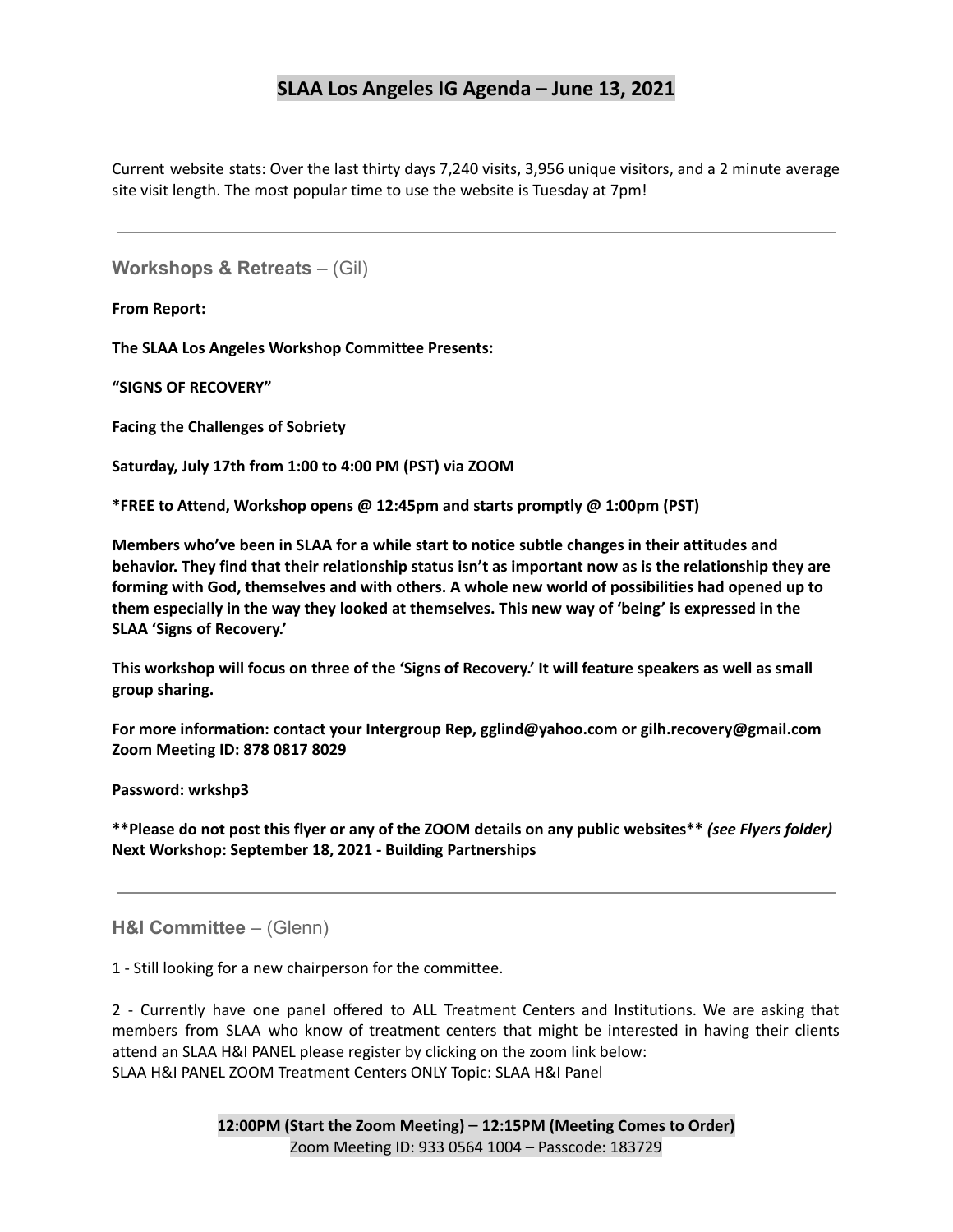Every month on the First Wed

Jul 7, 2021 07:00 PM Aug 4, 2021 07:00 PM Sep 1, 2021 07:00 PM Oct 6, 2021 07:00 PM Nov 3, 2021 07:00 PM Dec 1, 2021 07:00 PM Please download and import the following iCalendar (.ics) files to your calendar system. Monthly: https://us02web.zoom.us/meeting/tZctdutqDgsHdfdnDoryLELe2P97qbJwvxq/ics?icsToken=98tyKuGrrjosH9KWth6ERpwqAoj4M- \_wpnZdgqdbmBHBDDJKTibaM7Bya-VuEvLH

REGISTER FOR ZOOM H&I PANEL at -

https://us02web.zoom.us/j/83016563673?pwd=MDhLdHRZdkIwbUl5RkNqRTVNS0t3QT09

3 - Rep announcement at the meeting level - *(see attachment in Reports folder)*

**Speaker List Keeper** – (Matthew)

**From Report:**

**Stats for the month:**

**10 contacts to speakerslist@slaalosangeles.com 7 requests for speakers list**

**4 new speakers added**

**1 volunteer info updated**

**How reps can help:**

**Please make an announcement at every meeting that meetings need speakers and there is no time requirement! They can volunteer or get info at https://www.slaalosangeles.org/volunteers-speakerslist.**

**Share the flyer** *(in Flyers folder)* **in chat on zoom or pass around at meetings.**

**Also if they need a list of available speakers, they can send an email to: speakerslist@slaalosangeles.org Thank you for your support!**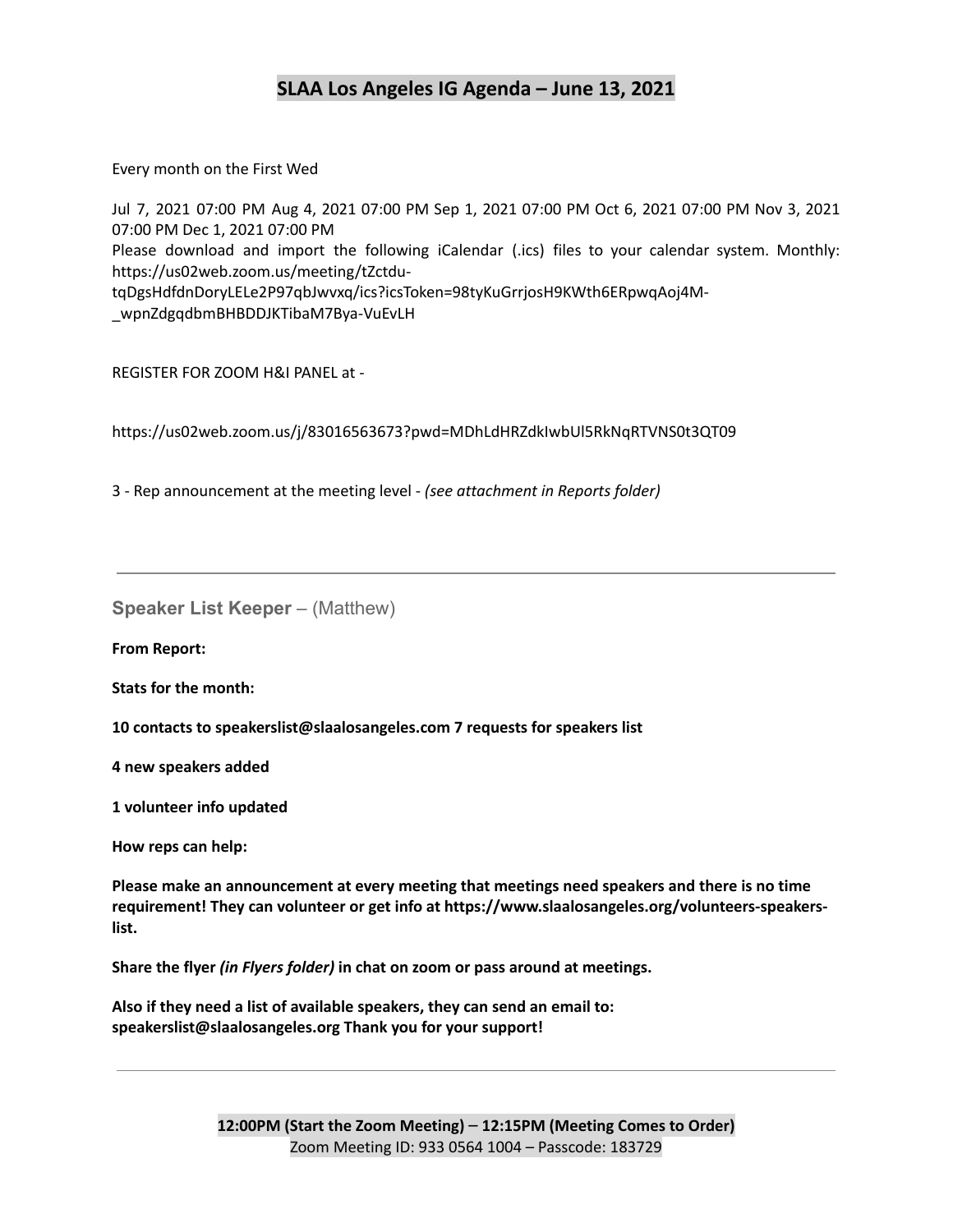**Literature Copier** – (open)

**Audio Library Committee** – (Terhys)

Recorded speaker shares available at: https://www.slaalosangeles.org/audio

- the language in the release form has been updated to include an ask for consent to have a transcript made of the share
- still working out how to get the auto transcript done

**ABM Delegates** – (Glenn S, Jayk, Dianne, Gil, Robin (alternate), Rachel (alternate))

FWS Conference Committees:

**Literature Committee Conduit** – (Grayson)

\*carry-over report from May\*

We meet on the 4th Saturday of the month at 9 am Pacific Time, the next regularly scheduled CLC meeting will be Saturday, May 22, 2021.

At our last meeting in April, we edited and discussed our "Letter to Newcomers to CLC."

We are meeting for extra meetings during the week for 1.5 hours each to edit a document called "Making the Most of Meetings." This is a draft S.L.A.A. document. It is currently in review & is not currently conference-approved literature, but the Conference Literature Committee hopes it will be reviewed by the Conference summer 2021.

Our next meeting to edit and discuss this document is Wednesday, May 12, 2021 (1.5 hours) 5 pm PST; 6 pm MST; 7pm CSD; 8 pm EST Meeting ID: 853 1624 4315

**Sponsorship Committee Conduit** – (Kev)

**12:00PM (Start the Zoom Meeting)** – **12:15PM (Meeting Comes to Order)** Zoom Meeting ID: 933 0564 1004 – Passcode: 183729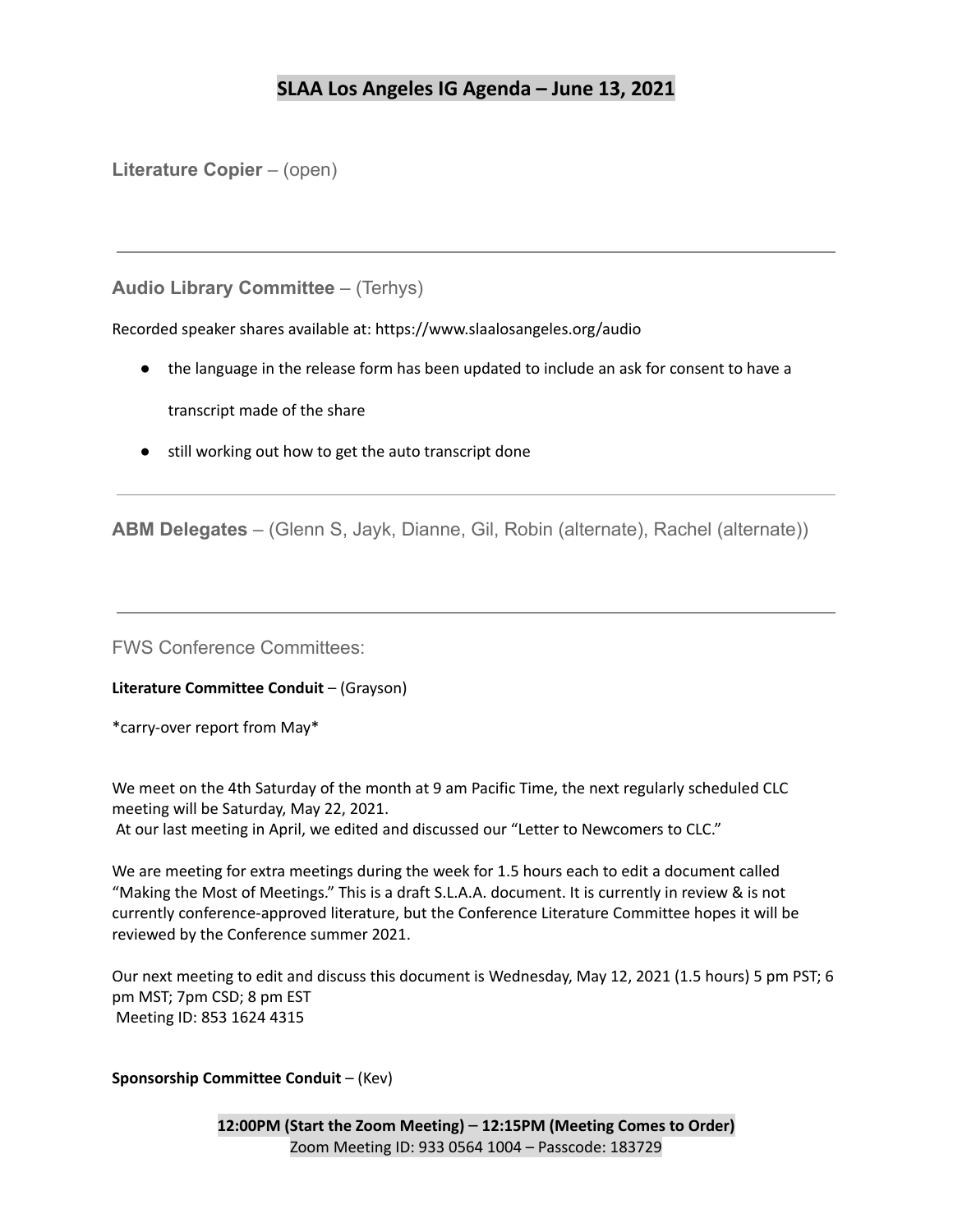**Steps, Traditions, & Concepts Conduit – OPEN**

**Translation Committee Conduit –** (Roberto)

**Diversity Committee Conduit** – (Ellie filling in for Forest )

There is a workshop subcommittee for planning the diversity and inclusion workshop. The subcommittee meets once a month and you can reach out to Ellie if you are interested in joining @ elliefortwelve@gmail.com

The committee meets the first Saturday every month at 9 AM Pacific Time.

#### **SLAA Los Angeles, Inc. Board of Trustees** – (Dave G, chair)

[https://drive.google.com/file/d/1PIrHlpMKdtYW5zX19B\\_6CDlLVpeo2TRv/view](https://drive.google.com/file/d/1PIrHlpMKdtYW5zX19B_6CDlLVpeo2TRv/view)

### **6. Tabled Business**

- Max C.: Motion to get a money/bill counter for LA Intergroup Treasurer Tabled until we meet in person again
- Diane: Monthly donation to FWS to take advantage of gift match program

### **7. New Business**

Motion: Make the speakers list available online so people can go and sign up and we don't have to **email for the list every time – (Gabriela)**

Skipped because Gabriela is not here, this is going to be taken off the agenda.

**Motion: I propose that outdoor meetings have the option to be listed on the website without full** disclosure of exactly what time and where their group of sex and love addicts will be on public display. **Outdoor meetings may use a contact phone number or email for info about the location (and/or time)**

> **12:00PM (Start the Zoom Meeting)** – **12:15PM (Meeting Comes to Order)** Zoom Meeting ID: 933 0564 1004 – Passcode: 183729